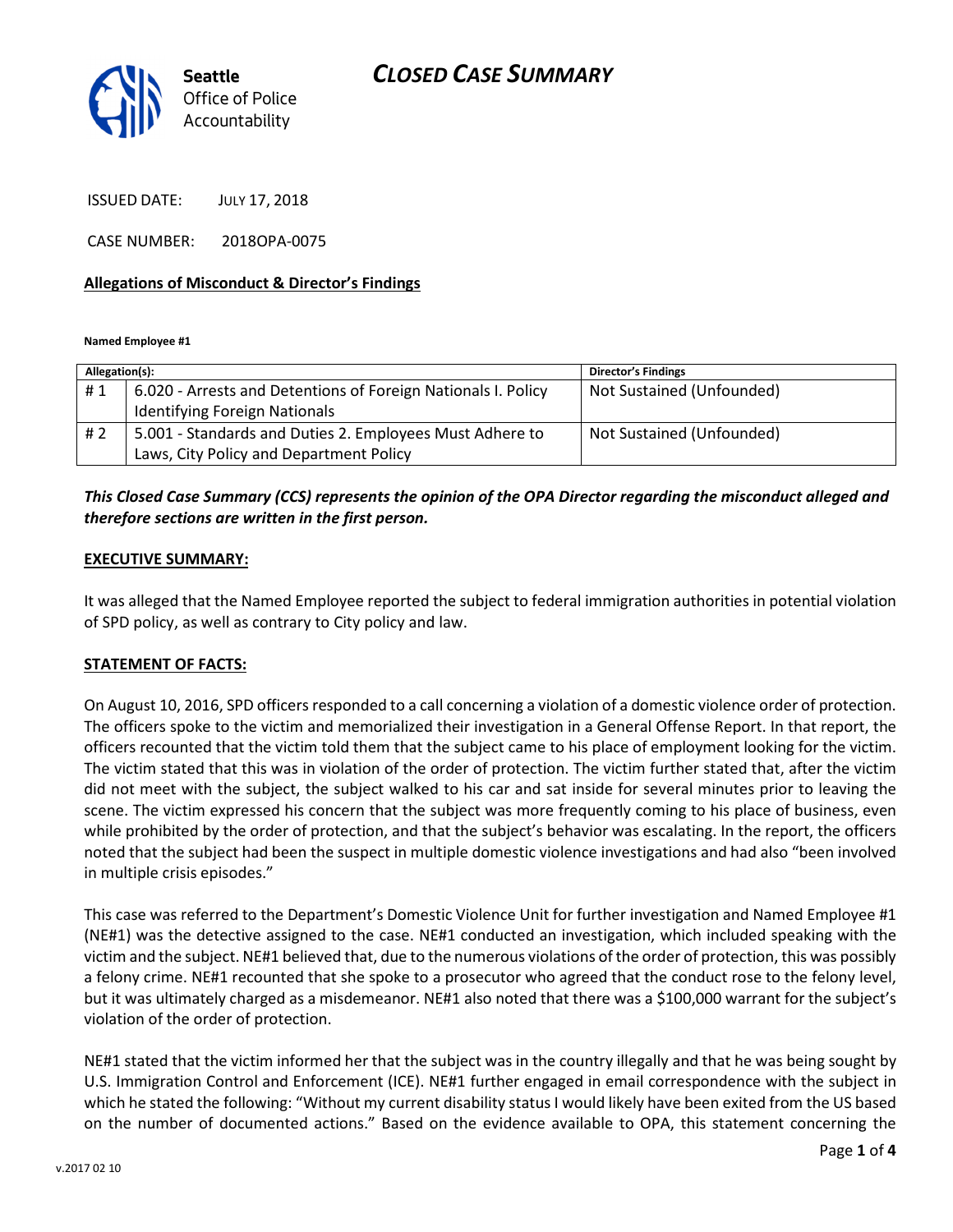

## CLOSE CASE SUMMARY

OPA CASE NUMBER: 2018OPA-0075

subject's immigration status was not solicited by NE#1, and was, instead, affirmatively and unilaterally offered by the subject.

On August 17, 2016, after she learned this information concerning the subject's immigration status, NE#1 contacted "a Deportation Officer with U.S Immigration and notified him of the [subject's] illegal status in the US." At her OPA interview in this matter, NE#1 stated that she believed that, when she notified ICE concerning the subject's immigration status, she was acting consistent with, or at least not contrary to, SPD policy and City policy and law.

When asked whether she initiated law enforcement action against the subject solely based on his nationality or immigration status, NE#1 stated the following:

> No. I just wanted him because of—my Victim was afraid of him and this non-sense of violating the court order, constantly. I mean, my Victim was very afraid, and it was affecting his work—people at work, because he was stalking him. And, that really had nothing to do with it—the immigration status, it was the resources that they could pick him up, because they had more people and more time to do something like this. If I—if this was my only case, that would've been terrific, I could've done the same thing. But, it was not my only case.

NE#1 told OPA that her actions in this case, including notifying ICE, were screened with her chain of command and were approved. OPA interviewed NE#1's sergeant at the time who generally recalled discussing this matter with NE#1. The sergeant stated that she approved NE#1's decision to take this action and that, at the time, she did not believe that such a notification to ICE was inconsistent with policy or law. The sergeant cited the same rationale as NE#1 for the notification to ICE – the victim felt unsafe from the subject who was undocumented. The sergeant appeared to acknowledge that such actions, if taken today instead of in 2016, would no longer be consistent with policy.

#### ANALYSIS AND CONCLUSIONS:

## Named Employee #1 - Allegations #1 6.020 - Arrests and Detentions of Foreign Nationals I. Policy Identifying Foreign Nationals

SPD Policy 6.020(I) concerns the arrests and detentions of foreign nationals, and further specifically discusses the Department's practice concerning identifying foreign nationals who are the subjects of law enforcement activity. In this regard, the policy states that:

> Officers will not ask for documents relating to someone's immigration or alien status for the sole purpose of establishing their status but may be presented by the person if this is their only source of identification. Officers may ask the person if they are a foreign national after they are arrested or detained so that the mandatory advisement statement can be made.

The policy further instructs that: "Officers will not initiate police action based solely on an individual's immigration or alien status, nor shall they ask for identification or documents to establish the person's immigration or alien status." (SPD Policy 6.020(I).)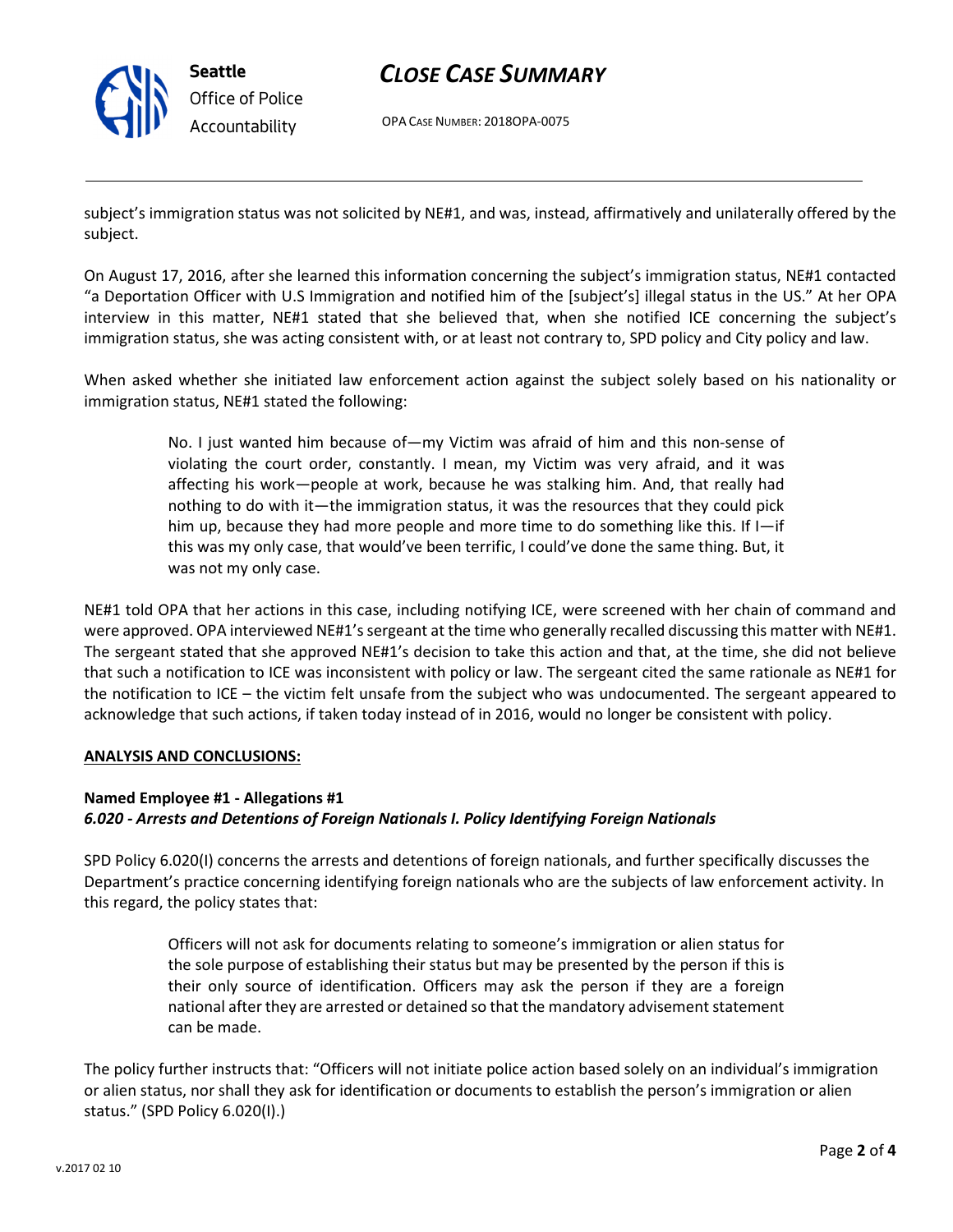v.2017 02 10

CLOSE CASE SUMMARY

OPA CASE NUMBER: 2018OPA-0075

In this case, NE#1 did not initiate police action based solely, or even in part, on the subject's immigration status. Instead, the law enforcement activity was based on the subject's repeated violations of a domestic violence order of protection and the victim's safety concerns regarding what the victim perceived to be the subject's escalating behavior. The eventual notification of ICE was secondary to the criminal investigation and only occurred based on information voluntarily provided to NE#1 by both the victim and the subject. To that end, NE#1 also did not request documentation concerning the subject's immigration status and apparently never even asked any such questions. Instead the subject apparently willingly chose to provide this information.

I find nothing in this policy that precluded NE#1's notification to ICE concerning the subject's immigration status. While I do not believe that it was consistent with the City's and SPD's current posture in this area, it did not violate the policy that was in place at the time of the incident.

For these reasons, I recommend that this allegation be Not Sustained – Unfounded.

## Recommended Finding: Not Sustained (Unfounded)

Seattle

Office of Police Accountability

### Named Employee #1 - Allegation #2 5.001 - Standards and Duties 2. Employees Must Adhere to Laws, City Policy and Department Policy

SPD Policy 5.001-POL-2 requires that Department employees adhere to laws, City policy, and Department policy. Germane to this case, included in those policies that must be complied with are SPD directives and explicit official direction from the Chief of Police.

There are two City laws that are relevant to this case. The first, SMC 4.18.010 states that: "City officers and employees are directed to cooperate with, and not hinder, enforcement of federal immigration laws." The second, SMC 4.18.015, clarifies that: "Notwithstanding Seattle Municipal Code Section 4.18.010, unless otherwise required by law or by court order, no Seattle City officer or employee shall inquire into the immigration status of any person, or engage in activities designed to ascertain the immigration status of any person."

In addition to SPD Policy 6.020, there are two other SPD rules of conduct that apply to this case. The first, SPD Directive 11-0053, was issued by former Chief of Police John Diaz and was purposed to provide a reminder to Department employees concerning "inquiries into immigration status." The Directive instructed that: "Being an undocumented person in this country, barring any criminal activity, is a federal civil violation not enforced by the municipal police department." It further stated that: specific requests for immigration documentation were not permitted but, if provided by the individual, an officer could rely on such documentation to establish identity. This Directive, like SPD Policy 6.020, provided no explicit or implicit prohibition on notifying federal immigration authorities when an officer learned as part of an investigation and without affirmatively seeking that information that a suspect in a crime was undocumented.

The second relevant SPD rule of conduct came from an email that was sent by the current Chief of Police (Acting Chief of Police at the time) to all SPD employees on February 7, 2018. The Chief prefaced her email by writing: "Local law enforcement has no role in immigration enforcement." The Chief referenced SMC 4.18.010 and stated that this law: "expressly prohibits City employees from inquiring into the immigration status of any person, or engaging in